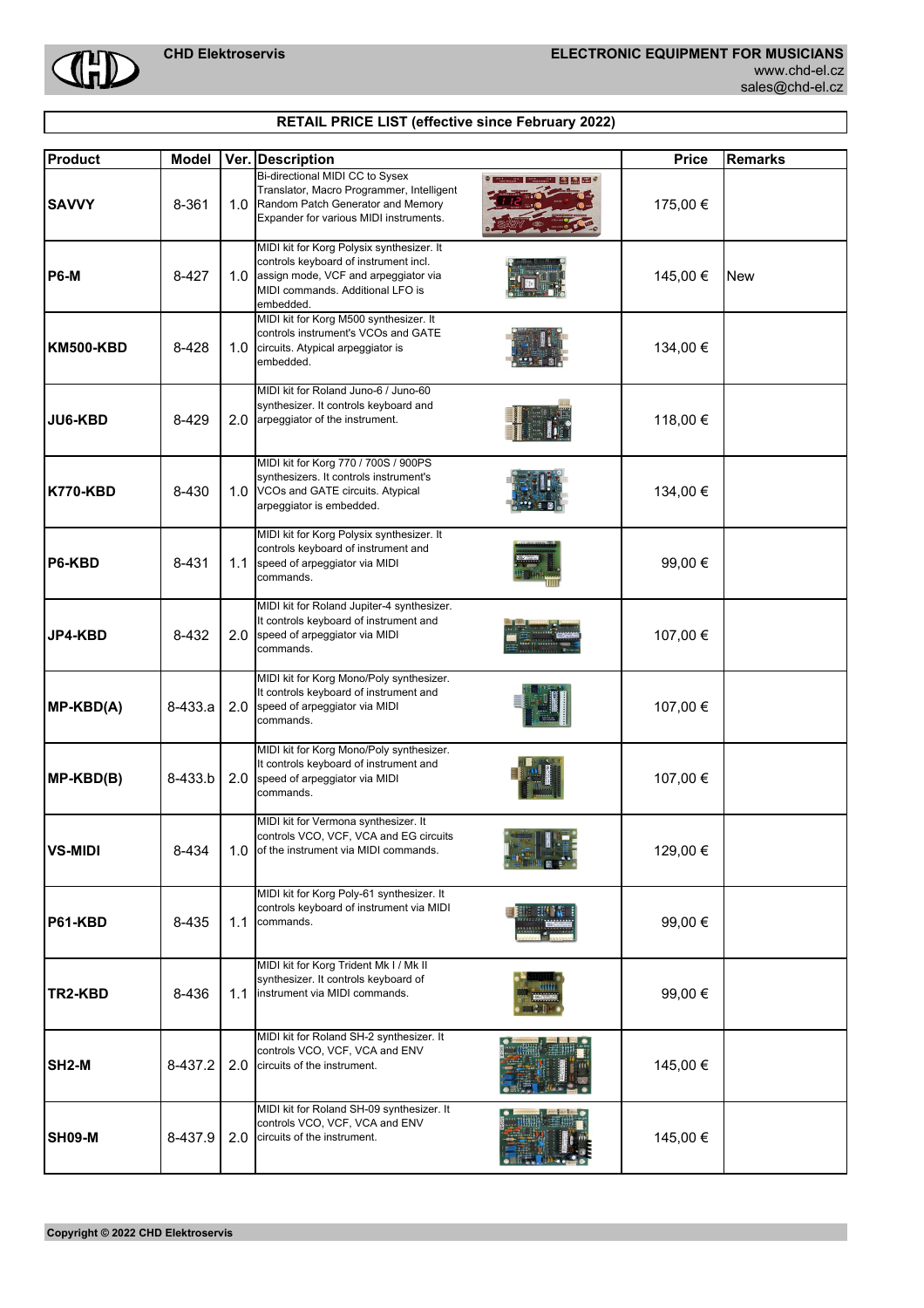

## **RETAIL PRICE LIST (effective since February 2022) - continue**

| <b>Product</b>      | <b>Model</b> |       | Ver. Description                                                                                                                                                         | <b>Price</b> | <b>Remarks</b> |
|---------------------|--------------|-------|--------------------------------------------------------------------------------------------------------------------------------------------------------------------------|--------------|----------------|
| <b>SH101-M</b>      | 8-438        | 1.0   | MIDI kit for Roland SH-101 synthesizer. It<br>control signals for the SH-101's<br>BENDER, LFO, VCO, VCF, VCA and<br>CLOCK circuits.                                      | 145,00 €     |                |
| SY2-KBD             | 8-439        | 1.0   | MIDI kit for Yamaha SY-2 (SY-1)<br>synthesizer. It controls instrument's VCOs<br>and GATE circuits. Atypical arpeggiator is<br>embedded.                                 | 134,00 €     |                |
| <b>VP330-KBD</b>    | 8-440        | 1.0   | MIDI kit for Roland VP-330 vocoder. It<br>controls keyboard and Pitch Shift circuits<br>of the instrument.                                                               | 225,00 €     |                |
| <b>RS505-KBD</b>    | 8-441        | 1.0   | MIDI kit for Roland RS-505 instrument. It<br>controls keyboard (including bass<br>section) and Pitch Shift circuits of the<br>instrument.                                | 250,00 €     |                |
| <b>TR808-M</b>      | 8-448        | 3.3   | MIDI kit for Roland TR-808 drum<br>machine. It controls tempo of internal<br>sequencer and sound (drum) generators<br>of the instrument.                                 | 159,00 €     |                |
| <b>CRX8-M</b>       | 8-449        | 1.0   | MIDI kit for Roland CR-68 and CR-78<br>drummachines. It controls tempo of<br>internal sequencer and sound (drum)<br>generators of the instrument.                        | 159,00 €     |                |
| <b>EDRM-M</b>       | 8-450        | 1.1   | MIDI kit for EMU Drumalator drum<br>machine. It controls tempo of internal<br>sequencer and sound (drum) generators<br>of the instrument.                                | 85,00 €      |                |
| CR78-PGM            | 8-452        |       | Programmer for Roland CR-78<br>drummachine user memory. Also enables<br>3.01 MIDI or DIN-SYNC tempo sync control of<br>CR-78 during playback.<br><b>CHD</b> CONTROLLER A | 164,00 €     |                |
| <b>MXC-56</b>       | 8-462        |       | Controls DMX-512 devices via MIDI bus.<br>56 DMX channels are available. MIDI<br>2.01 Notes, Key Aftertouch and CCs can be<br>used for the DMX devices control.          | 149,00 €     |                |
| <b>MXC-200</b>      | 8-463        |       | Controls DMX-512 devices via MIDI bus.<br>200 DMX channels are available. MIDI<br>1.1 Notes, Key Aftertouch, CCs and NRPNs<br>can be used for the control.               | 164,00 €     |                |
| NK090P040PGS        | $E-001$      | $---$ | Power supply adapter sufficient for CHD<br>products                                                                                                                      | 11,00 €      |                |
| NK090P100PGS        | E-002        | $---$ | Power supply adapter sufficient for CHD<br>products                                                                                                                      | 13,00 €      |                |
| <b>NK120P100PGS</b> | E-003        | $---$ | Power supply adapter sufficient for CHD<br>products                                                                                                                      | 15,00 €      |                |
| Cab-TR808M          | A-001        | ---   | Spare cable for TR808-M MIDI interface                                                                                                                                   | 15,00 €      |                |